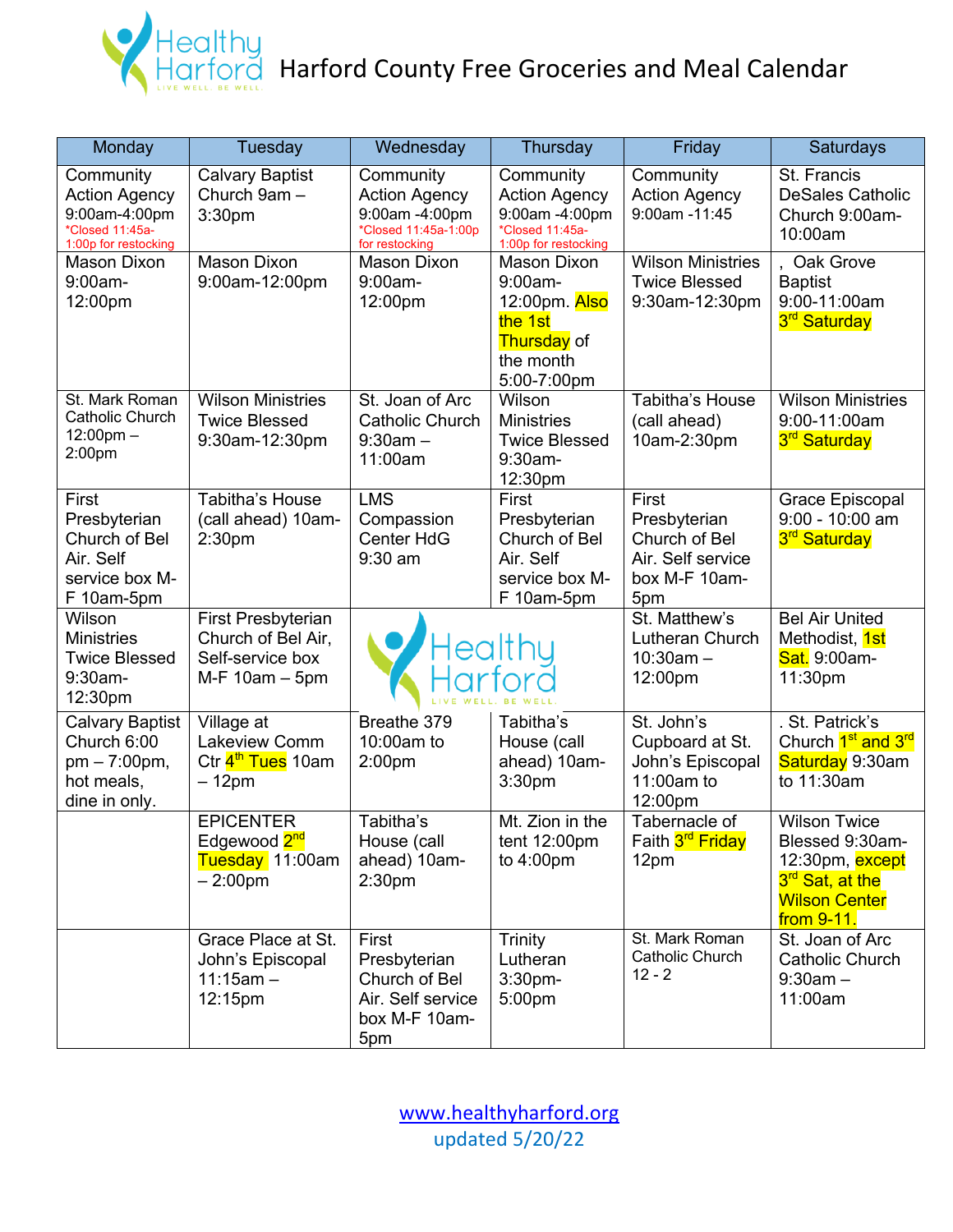

| Monday                                                                  | Tuesday                         | Wednesday                                      | Thursday               | Friday | Saturday                               |
|-------------------------------------------------------------------------|---------------------------------|------------------------------------------------|------------------------|--------|----------------------------------------|
|                                                                         | <b>HdG Housing</b><br>Authority | <b>Bel Air United</b><br><b>Methodist Soup</b> | St. Paul's<br>Lutheran |        | Crown of Life<br><b>Worship Center</b> |
|                                                                         | 1:00-3:00pm                     | Kitchen                                        | Church 5pm -           |        | 1 <sup>st</sup> Saturday               |
|                                                                         |                                 | 10:30am-                                       | 7pm                    |        | $10:00am -$                            |
|                                                                         |                                 | 12:45pm                                        |                        |        | 1:00 <sub>pm</sub>                     |
|                                                                         | Mountain Christian              | Smith's Chapel                                 | St. Francis            |        | <b>Trinity Lutheran</b>                |
|                                                                         | Church, Box Hill                | <b>UM Church</b>                               | deSales                |        | 10:00am to                             |
|                                                                         | $5pm - 7pm$                     | $11am - 2pm$                                   | Catholic<br>Church     |        | 12:00pm                                |
|                                                                         |                                 |                                                | 5:30pm-                |        |                                        |
|                                                                         |                                 |                                                | 6:30pm                 |        |                                        |
|                                                                         | <b>Trinity Lutheran</b>         | St. Mark Roman                                 | St. Matthew's          |        | Tabitha's House                        |
|                                                                         | 6:00pm to                       | Catholic Church                                | Lutheran               |        | 1 <sup>st</sup> Saturday (call         |
|                                                                         | 7:30pm                          | $12:00 \text{pm} -$<br>2:00pm                  | Church 6pm -           |        | ahead) 10am-                           |
|                                                                         |                                 | <b>Grace United</b>                            | 7:30pm                 |        | 2:30 <sub>pm</sub><br><b>EPICENTER</b> |
|                                                                         |                                 | 5:00pm-6:00pm                                  |                        |        | Aberdeen - 1 <sup>st</sup>             |
|                                                                         |                                 |                                                |                        |        | Saturday, 11am                         |
|                                                                         |                                 |                                                |                        |        | to 2pm                                 |
|                                                                         |                                 | <b>Centre United</b>                           |                        |        | Sharing Table at                       |
|                                                                         |                                 | Methodist                                      |                        |        | Prince of Peace                        |
|                                                                         |                                 | 6:00pm to                                      |                        |        | 11:30-1:00pm                           |
|                                                                         |                                 | 7:30pm                                         |                        |        | Hot meal and                           |
|                                                                         |                                 |                                                |                        |        | groceries<br>Breathe 379               |
| Boys and Girls Club 24 hour self<br>service closets located outside the |                                 |                                                |                        |        | $12:00 - 4:00 \text{pm}$               |
| clubs in Edgewood and Aberdeen.                                         |                                 |                                                |                        |        | 2 <sup>nd</sup> Saturday               |
|                                                                         |                                 | tealthy<br>tarford                             |                        |        |                                        |
|                                                                         |                                 |                                                |                        |        |                                        |
| American Legion in HdG also has                                         |                                 | Grove                                          |                        |        | Mt Zion Baptist-                       |
| self service pantry available 24 on                                     |                                 | Presbyterian                                   |                        |        | Chosen CDC 1st                         |
| front steps.                                                            |                                 | 7:00pm-8:00pm                                  |                        |        | Saturday of the                        |
|                                                                         |                                 |                                                |                        |        | month 12:30pm<br>to 2:30pm             |
|                                                                         |                                 |                                                |                        |        |                                        |
|                                                                         |                                 |                                                |                        |        |                                        |
|                                                                         |                                 |                                                |                        |        |                                        |

**NOTE: The above are regularly scheduled food pantries. For one time food pantries, please visit the Healthy Harford Facebook page or the events calendar on our website www.healthyharford.org.**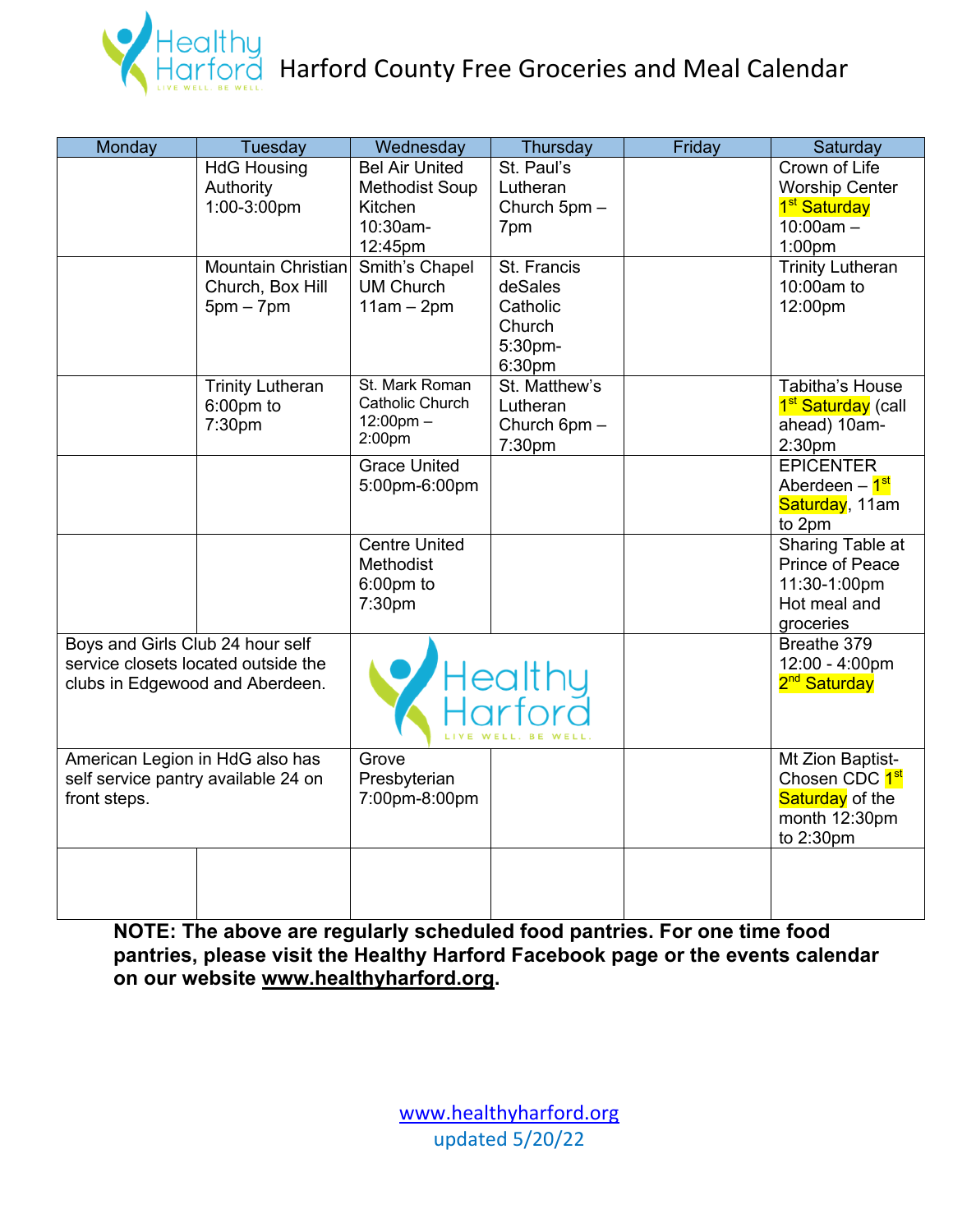

Harford Community Action Agency (HCAA) 1321 Woodbridge Station Way, Edgewood (410.612.9899) provides groceries They also assist with SNAP application and homeless services. If you are without transportation and unable to access groceries, please phone their offices for assistance.

• Monday, Wednesday, and Thursday, 9:00 am to 4:00 pm (Closed 11:45 am to 1:00 pm for restocking each day), Friday 9:00 am to 11:45 am.

Harford County Public Schools (HCPS) Harford County Public Schools is providing free breakfast and lunch at school for ALL Harford County students. There is no paperwork necessary. Those students that are still learning remotely can sign up to receive a free bagged breakfast and lunch. hcpsmenus.com.

#### Northern part of the county

Mason-Dixon Community Services (MDCS) 708 Highland Road, Street, is distributing pre-bagged groceries via drive- thru for northern county residents at their Highlands Common building. They are also providing mobile food pantry services to seniors, disabled, and others who are not able to travel. MDCS will also hosts occasional pop up food giveaways. Please visit their Facebook page for times and locations.

- Monday-Thursday, 9:00am to noon
- First Thursday of the month from 5:00pm to 7:00pm

Wilson Ministries, 1024 Main Street, Darlington, 410.836.3555. The Twice Blessed Thrift Shop provides one emergency bag of pre-packed nonperishable food, Monday, Tuesday, Thursday, Fridays and Saturdays (except the 3rd Saturday). Limited to once a month. On the third Saturday, the Wilson Center is offers 3 bags free groceries (meat, nonperishables, produce) with toiletries per family. Limited pet food is available as well.

- Mondays, Tuesdays, Thursdays, Fridays, Saturdays (except 3rd Saturday) from 9:30am to 12:30pm – Twice Blessed Thrift Shop
- 3rd Saturday of the month, 9:00am to 11:00am Wilson Center

Centre United Methodist Church, 2409 Rocks Road, Forest Hill, 410.838.4207. Drive thru food pantry.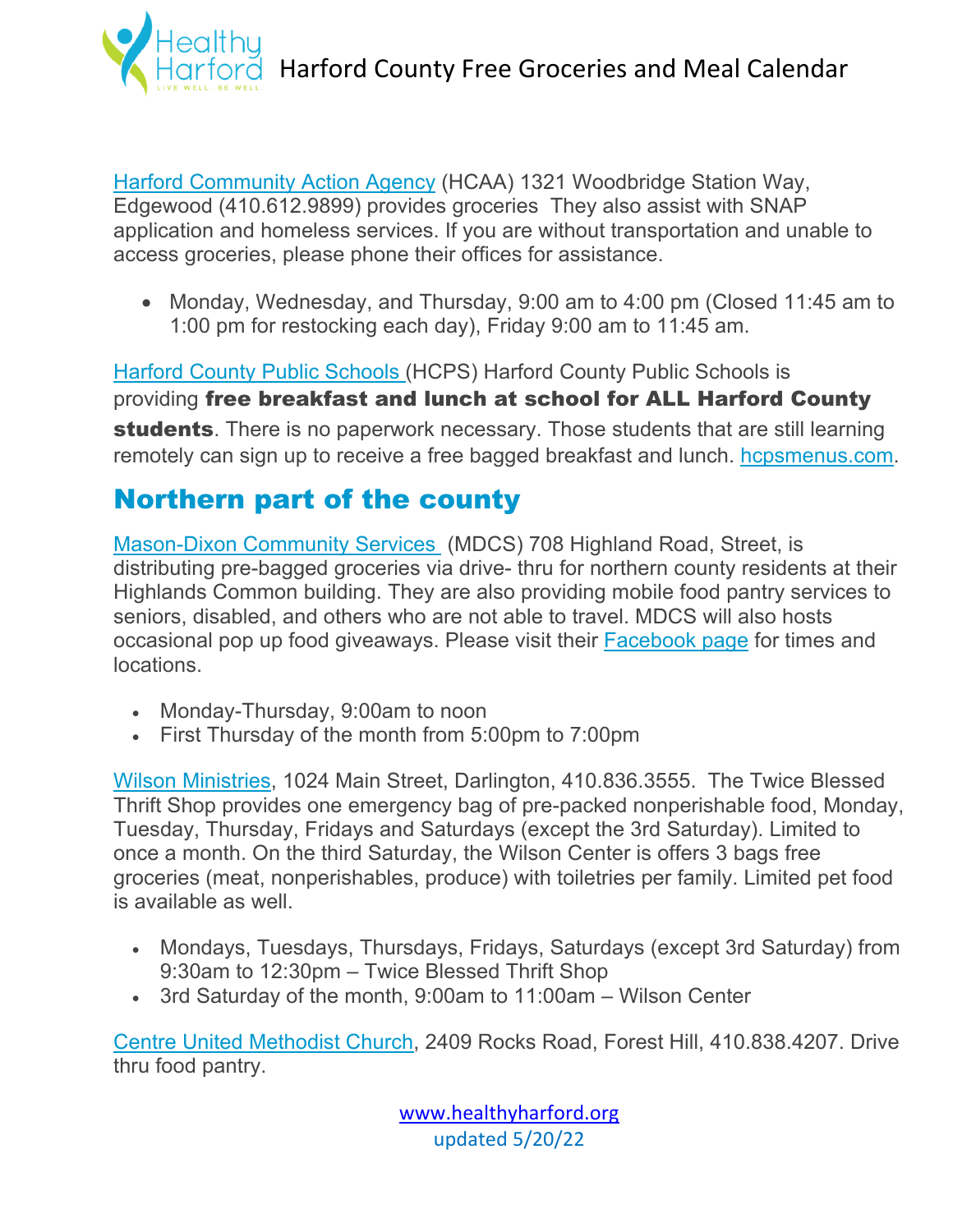• Wednesday 6:00pm to 7:30pm

Grace Episcopal Parish House 1022 Main Street, Darlington. 717-314-3913.

• 3rd Saturday of the month, 9:00am to 10:00am.

## Bel Air/Abingdon/Churchville/Fallston

Bel Air United Methodist Church, Rt. 924 and Linwood Ave, 410.838.5181. Drive thru.

- Wednesdays, Soup Kitchen 11:30am to 12:45pm
- 1st Saturday of the month, 9:00am to 11:30am

First Presbyterian Church, 224 North Main Street, Bel Air. 410.838.5181. 24 hour **self service** food pantry starts Mondays at 10:00am through Fridays 5:00pm. Box on front steps. Honor system, take only what you need.

Mountain Christian Church Abingdon Campus, 3465 Box Hill Corporate Center Drive, Abingdon, MD 21009. Food Giveaway

• Tuesdays 5:00pm to 7:00pm

St. Francis de Sales Catholic Church, 1450 Abingdon Road, 410.676.5119. Drive thru, 1 bag of groceries.

- Thursday 5:30pm to 6:30pm
- Saturday 9:00am to 10:00am

Mt. Zion at the Tent, 1643 Churchville Road. 410.836.7444. Food Giveaway, Drive thru.

• Thursdays 12:00pm to 4:00pm

Oak Grove Baptist Church, 2106 Churchville Road, Churchville. Drive up service.

• 3rd Saturday from 9:00am to 11:00am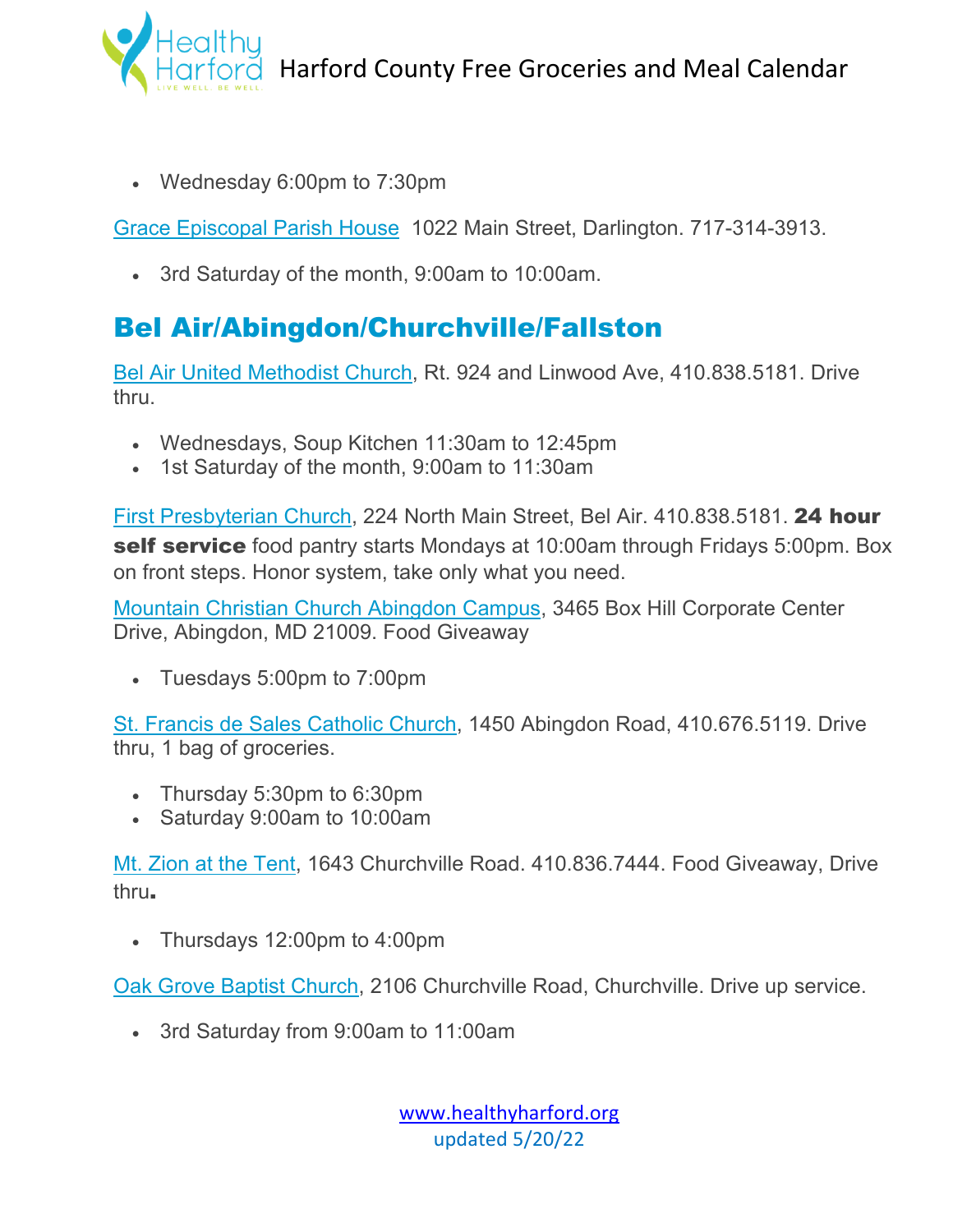

Tabitha's House, 112 D Connolly Road, Fallston, 410.877.9730. *Must call in advance to register.*

- Tuesday, Wednesday, Friday, and 1st Saturday 10:00am to 2:30pm
- Thursday 10:00am to 3:30pm

St. Mark Roman Catholic Church – 804 Old Fallston Road, Fallston. 443-299-6489

- Monday, Wednesday, Friday 12:00 to 2:00
- Non-perishables, toiletries, household goods

St. Matthew Lutheran Church, 1200 Churchville Road, Bel Air. 410.838.3178. Food is mostly nonperishables, with occasional frozen meats.

- Thursday 6:00pm to 7:30pm
- Fridays 10:30am to 12:00pm

Calvary Baptist Church, 206 East Courtland Place, 410.838.6080. Food pantry.

- Mondays 6:00pm to 7:00pm hot meals, dine in only
- Tuesday from 9:00am to 3:30pm

Smith's Chapel United Methodist Church, 3109 Churchville Road, Churchville. 410.734.7113.

• Wednesdays from 11:00 am to 2:00 pm

### Edgewood

Prince of Peace Sharing Table, 2600 Willoughby Beach Road, Edgewood. Take home meals and groceries.

• Saturday 11:30am to 1:00pm;

Breathe 379, 2124 Nuttal Ave. Edgewood. Groceries, prepared food, clothes.

- Wednesday 10:00am to 2:00pm
- 2nd Saturday of the month, 12:00pm to 4:00pm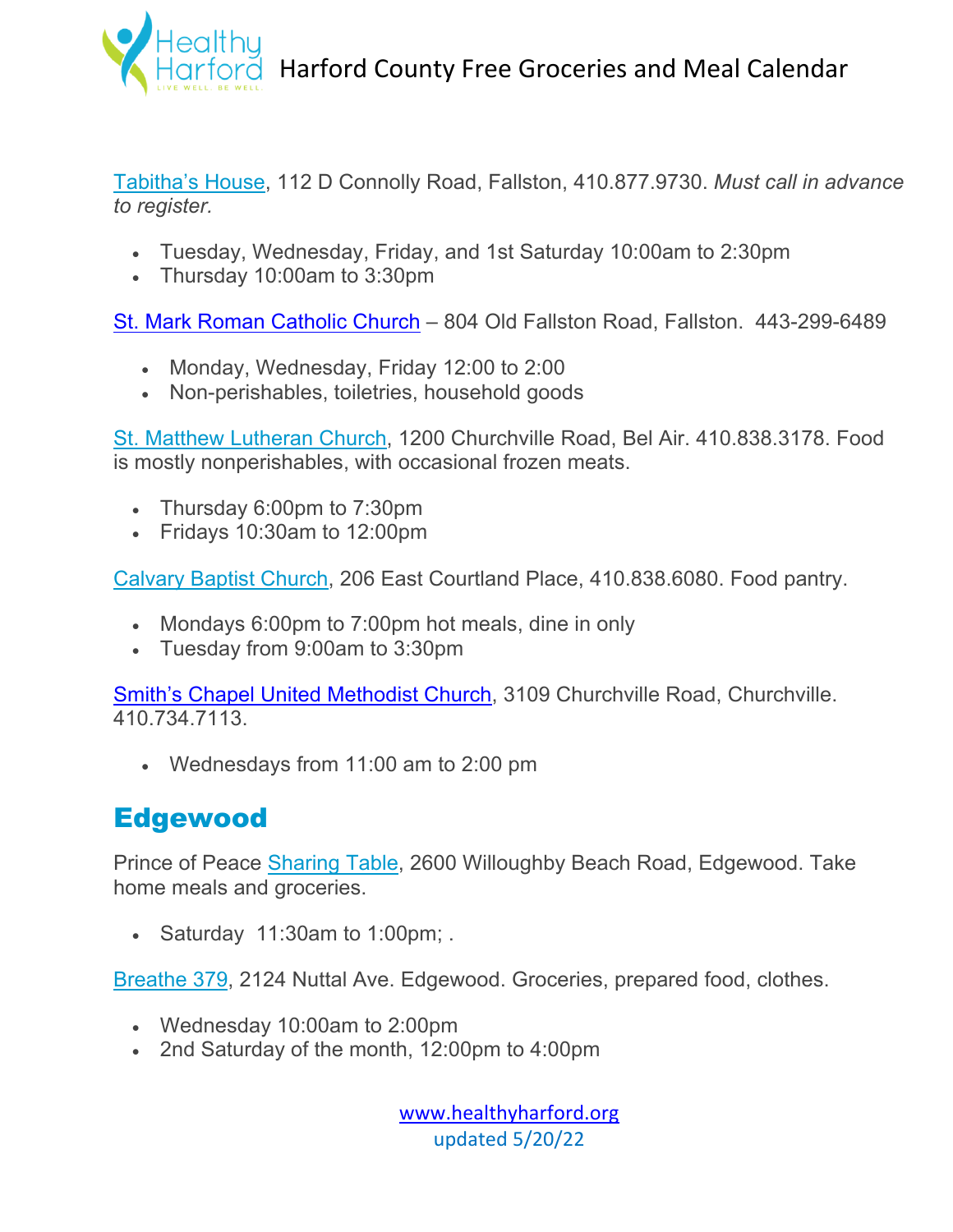

EPICENTER, EPICENTER at Edgewood, 1918 Pulaski Hwy, Edgewood. 443.981.3742.

• Second Tuesday 11:00am to 2:00pm

Village at Lakeview Community Center, 833 Fisherman Lane, Edgewood – 410.679.0473. Groceries

• Fourth Tuesday of the month, 10:00am to 12:00pm.

Crown of Life Worship Center 1980 Trimble Road, Edgewood. 410.417.8843.

 $\bullet$  1<sup>st</sup> Saturday of the month, 10:00 am to 1:00 pm.

# **Joppa**

Trinity Lutheran Church, 1100 Philadelphia Road, Joppa, Food Closet. Drive thru.

- Tuesdays 6:00pm to 7:30pm
- Thursdays 3:30 to 5:00pm
- Saturdays 10:00am to noon

### Havre de Grace

St. Patrick's Church, 615 Congress Avenue, Havre de Grace, 443.504.9330. Groceries. There is a green bin for food collection from the community located in the vestibule of the Hall.

• 1st and 3rd Saturdays of each month from 9:30am to 11:30am

American Legion, 501 Saint Johns Street, self service food pantry. Donate what you can, take only what you need. Honor system.

• 24 hours, bring your own bags.

St. Johns Episcopal Church, 114 North Union Ave. 410.939.2107. Groceries.

- Tuesdays Grace Place 11:15am to 12:15pm
- Fridays St. John's Cupboard 11:00am to 12:00pm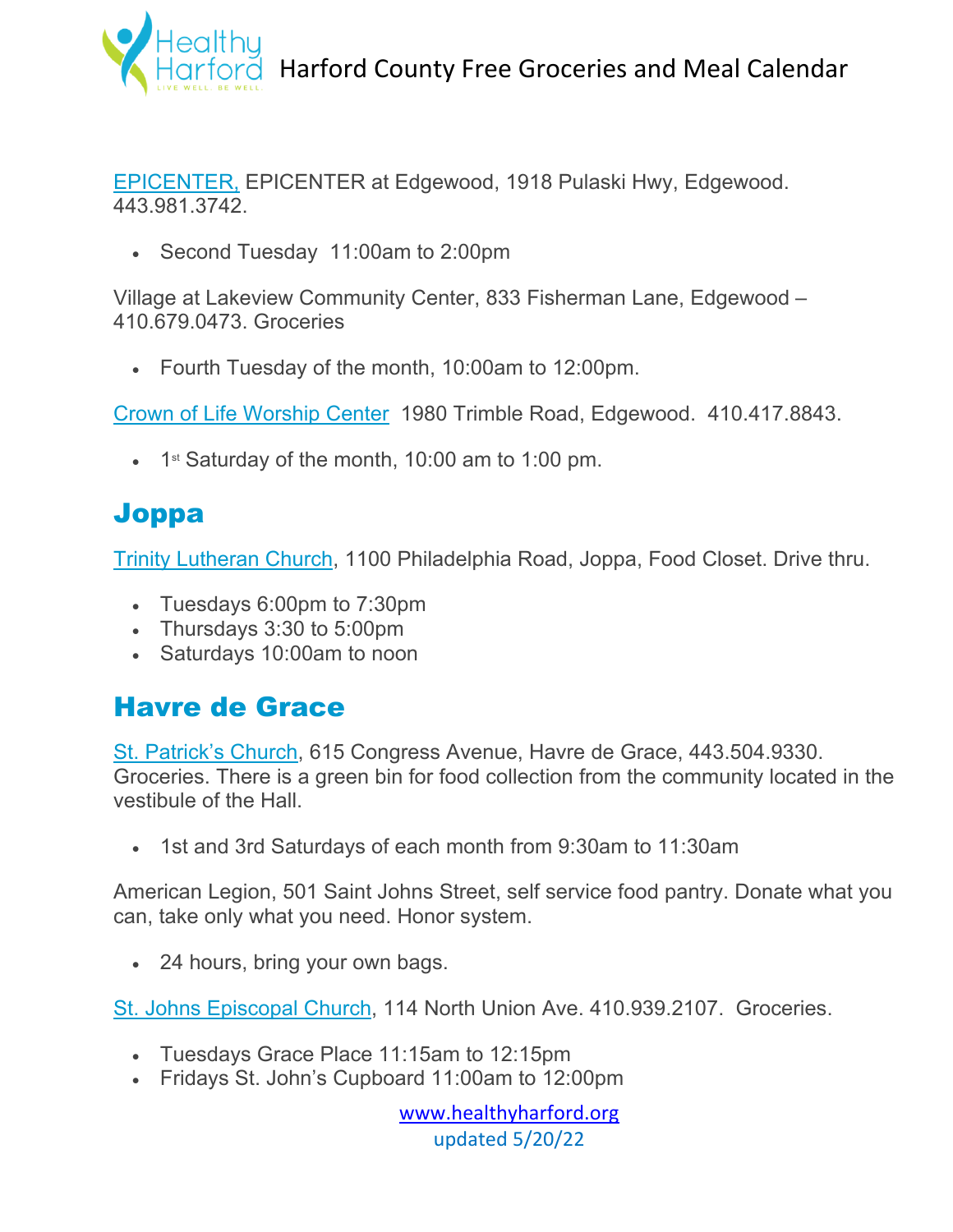

Tabernacle of Faith Family Life Center, 315A N. Earlton Road. 410.939.5017. **Groceries** 

• 3rd Friday of the month, starting at noon

Havre de Grace Compassion Center, 531 Legion Drive. 410.939.0879. Groceries. Call ahead, by appointment only

• Wednesdays at 9:30am

Havre de Grace Housing Authority 101 Stansbury Court, HdG 410.939.2097.

• Tuesdays 1:00pm to 3:00pm

### Aberdeen

EPICENTER at Aberdeen, 21 Aberdeen Shopping Plaza. 443.981.37Groceries

• 1st Saturday of each month from 11:00am to 2:00pm

Mt. Zion Baptist The CHOSEN Community Development Corp. 200 Post Road, Aberdeen. 410.939.1294. Groceries

• 1st Saturday of the month from 12:00pm to 2:30pm

St. Joan of Arc Catholic Church 222 South Law Street, Aberdeen. A 4-day supply of shelf-stable food is provided. One visit per week allowed, and photo ID is required. For more information call 410.272.4535 extension 3, and leave a message. Someone will return your call.

- Wednesdays from 9:30 am to 11:00 am
- Saturdays from 9:30 am to 11:00 am

Grace United Methodist Church, 110 West Bel Air Ave. 410.272.0909. Drive thru food pantry.

• Wednesday 5:00pm to 6:00pm

Grove Presbyterian Church, 50 East Bel Air Ave. 410.272.0896. Food pantry.